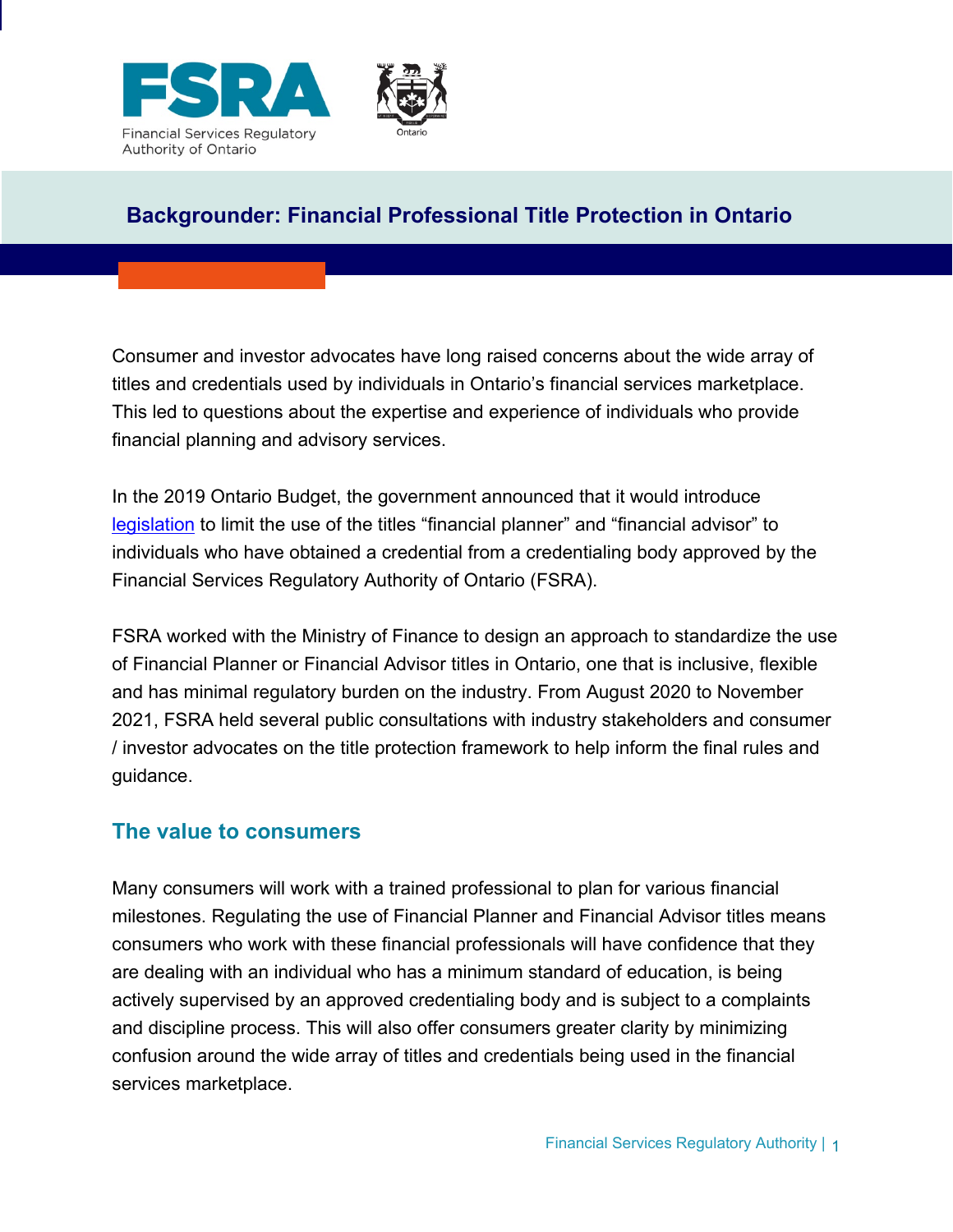# **The benefits to industry**

Financial Planner and Financial Advisor title protection in Ontario is an important and positive change for the industry.

- $\checkmark$  It will help promote consistency and professionalism among those individuals using the titles.
- Officially being able to use the Financial Planner or Financial Advisor title will make it easier for financial services professionals to communicate their value to consumers and validate their education and expertise.
- $\checkmark$  FSRA's approach to title protection leverages existing requirements already administered by licensing and professional designation bodies, which mitigates duplication of regulatory requirements on individual Financial Planner and Financial Advisor credential holders.
- $\checkmark$  This initiative will be phased in over time. FSRA's transition periods four years for Financial Planners and two years for Financial Advisors – provide individuals who were using these titles prior to and on January 1, 2020 ample time to comply with the framework following its implementation. This [chart](https://www.fsrao.ca/industry/financial-planners-and-financial-advisors/transition) can help Financial Planners and Financial Advisors determine if the transition period applies to them.
- $\checkmark$  FSRA is seeking to harmonize with other provinces who are proposing similar title protection frameworks.